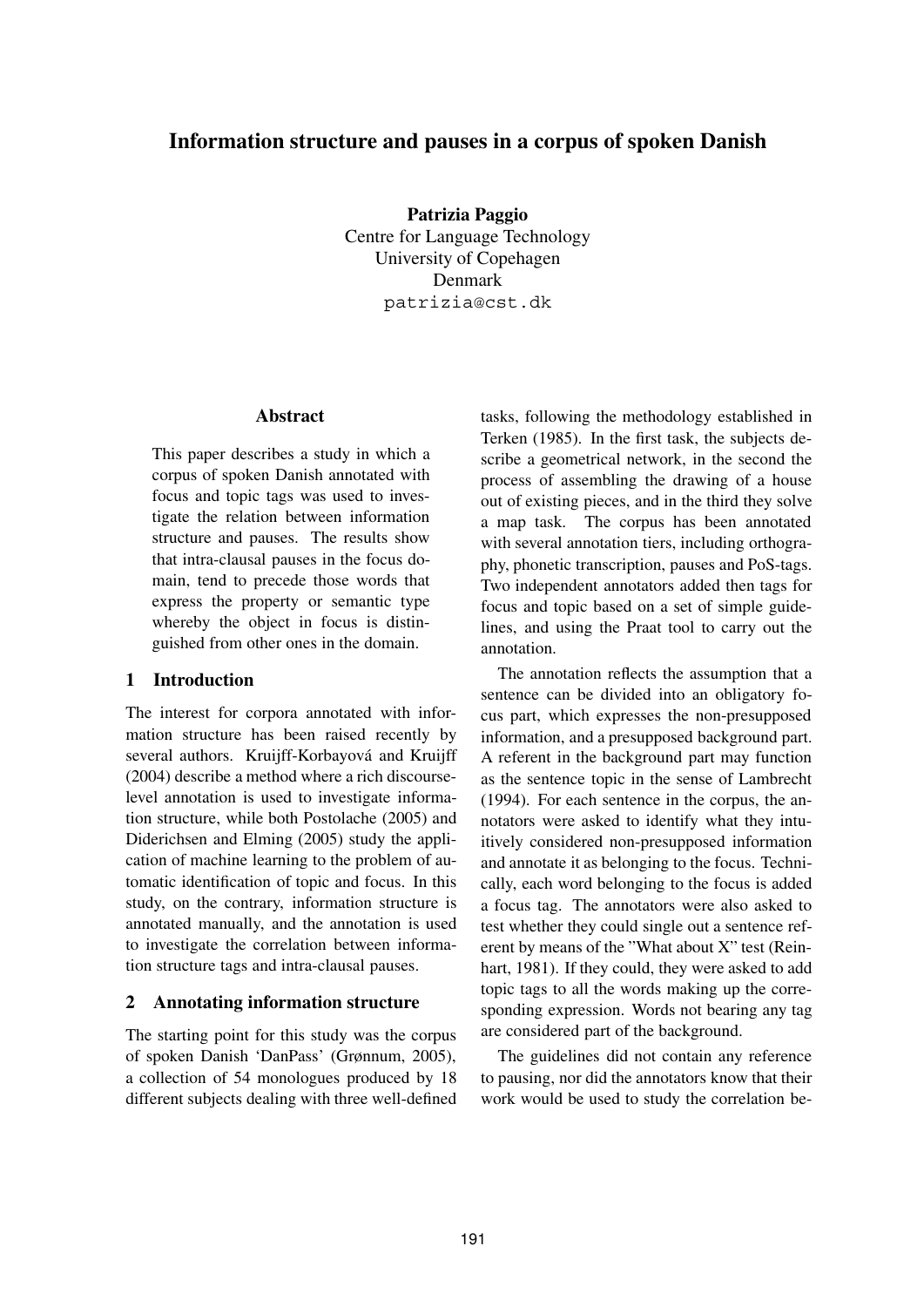|                        | Focus | Topic | No tag | Total |
|------------------------|-------|-------|--------|-------|
| Network C1             | 1608  | 268   | 2526   | 4402  |
| Network C <sub>2</sub> | 1889  | 287   | 2226   | 4402  |
| House C1               | 4025  | 386   | 4151   | 8562  |
| House C <sub>2</sub>   | 4193  | 377   | 3992   | 8562  |

Table 1: Tags in two corpus sections

tween pauses and information structure. In fact, that was not the purpose of the annotation work, which is of more general interest. It should also be noted that the annotators were not explicitly instructed to code *phrases*, since we did not want to make the assumption that topic or focus necessarily correspond to syntactic phrases. Approximately two person months were spent annotating two sections of the corpus. The kappa score varied between 0.7 to 0.8 depending on the corpus section, showing an acceptable interannotator agreement. Most disagreements relate to the identification of the focus left-hand boundary, where one of the annotators sometimes identified wider focus domains than the other. These differences have not been inspected yet, but will be used to revise the guidelines to produce a unique consistent annotation. Table (1) shows the number of tags assigned by the two coders (C1 and C2) in the two sections of the corpus coded so far.

Below, an example of an annotated tier is shown in a linearised format (the textgrids output by Praat also contain time intervals that link the transcription to the sound file):

 $(1)$  + ovenover + er der en/F + grøn/F cirkel/F = og oven over den/T grønne/T cirkel/T er der en/F + lilla/F trekant/F + 'PAUSE above PAUSE there is  $F_F$  a PAUSE green circle] PAUSE and above  $[T]$  the green circle] there is  $F$  a PAUSE purple triangle]'

The example consists of two sentences. In the first, the annotator has tagged 'en grøn cirkel' (a green circle) as the focus; in the second, 'den grønne cirkel' (the green circle) has been tagged as the topic, while 'en lilla trekant' (a purple triangle) is tagged as the focus. Pauses are indicated by  $\div$  and  $\div$ . The former is a silent pause, and the latter a pause accompanied by a sound, like 'hmm'. Pauses were already available in the orthographic transcription of the corpus, which was produced earlier by different annotators.

# **3 Pauses in earlier studies**

The material annotated so far already gives us the possibility to investigate whether there is a significant relation between pauses and information structure. Earlier studies (Jensen, 2005) (Hansen et al., 1993) investigated the effect of syntactic boundaries (clausal as well as phrasal) on the placing of pauses in spoken Danish. In the first study, it is found that more than 55% of the pauses co-occur with clause boundaries, 12% with phrase boundaries, and the remaining 33% occur within phrases or in conjunction with repairs, interjections and enumerations. It is also noted that pauses falling within a syntactic phrase tend to be placed in the final part of the sentence. The second study confirms this observation by showing that 60% of the pauses that do not co-occur with syntactic boundaries occur within the last 40% of the sentence (measured in number of syllables). The authors of both investigations make the hypothesis that information structure may have an effect on the occurrence of pauses within clauses. However, the empirical material used in those works is not annotated with respect to information structure, and therefore, no conclusive claim could be made. In addition, the data used in Hansen *et al* (1993) come from news reading, and are thus essentially written language although delivered orally.

### **4 Pauses and focusing in Danish**

The purpose of this pilot study is, on the basis of the annotated DanPass corpus, to verify i. to what degree pauses tend to be associated with focus and topic, and ii. where in the focus domain pauses tend to occur, particularly whether pauses are used to mark the left-hand focus boundary.

Since we already know from the studies cited above that there is a strong tendency for pauses to coincide with clause boundaries, we decided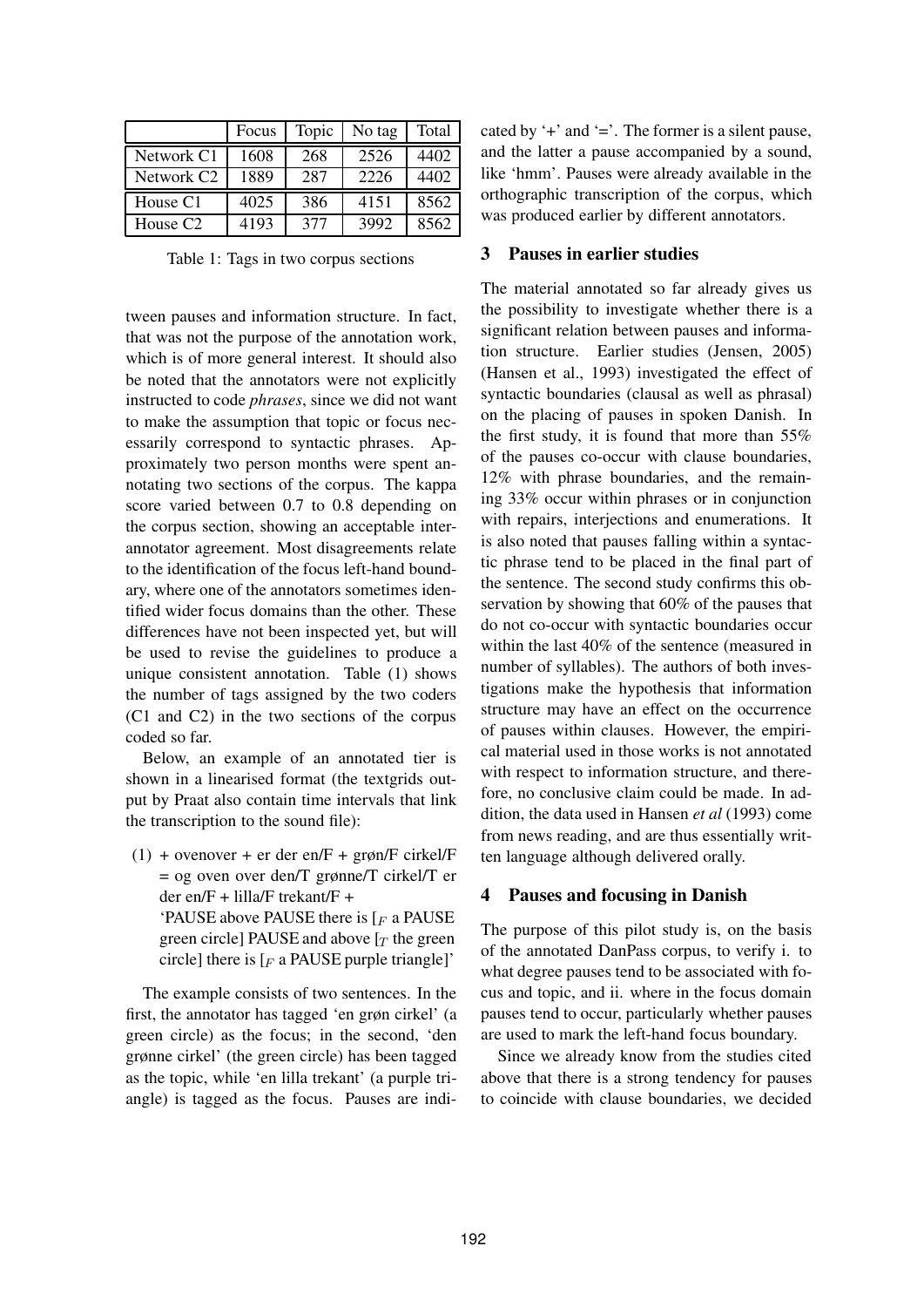|          | F word | T word | No tag | Total |
|----------|--------|--------|--------|-------|
| Pause    | 20.29  | 7.59   | 39.70  | 28.34 |
| No pause | 79.71  | 92.41  | 60.30  | 71.66 |
| Total    | 100    | 100    | 100    | 100   |

Table 2: Distribution of pauses over information structure categories (%)

to exclude those from the study, and only look at pauses that occur within clauses. So far, the investigation has been carried out for the network description part of the corpus, and only for the data produced by one of the coders.

The first question – whether pauses relate to words coded as either focus or topic – was investigated by counting, out of a total 3659 words, how many words tagged as either F or T, or bearing no tag, are preceded by a pause (silent or non silent). The results, shown in Tables (2), seem to disconfirm the hypothesis that there should be a correlation between pauses and information structure categories, or at least that a correlation, if it exists, can be expressed by looking at the frequency with which pauses precede focus or topic *words*. In fact, over 65% of the intra-clausal pauses in the material precede untagged words, and the observed frequency of a pause before a focus or a topic word is lower than the average 28.34% (baseline).

Since we know that topics often occur sentence-initially, the results in the tables are misleading in that *only* intra-clausal pauses are taken into consideration. Therefore we also looked at what percentage of topic words are succeeded rather than preceded by a pause, and found that 33.50% are. This figure is interesting, but needs further investigations.

Now we zoom in on the focus domain. First of all, we look at pause distribution across different part-of-speech categories, again by inspecting the pauses *preceding* words. Table (3) shows the frequency with which different partof-speech categories occurring in the focus domain (i.e. tagged "F") are preceded by a pause. The total no. of words considered is 1661.

The interesting fact that emerges is that adjec-

tives have a remarkably higher probability to be preceded by a pause than any of the other category, and also a clearly higher probability than the average 28.34%.

We then looked at the first pause in the focus domain. The first pause falls before the first focus word in only 30% of the cases. In other words, it does not seem to mark the left-hand boundary of the focus domain. By running a decision tree generator (Witten and Eibe, 2005) on the data, we found that the strongest rule learnt by the system was one that places the first pause in the focus domain between a determiner and an adjective (2). Another rule predicts that a pause will fall between an adjective and a noun  $(3)$ .

- (2) tilbage er der... en/F + rød/F firkant/F 'left there is...  $\lceil F \rceil$  a PAUSE red square]'
- (3) til venstre... lægger du en/F rød/F + firkant/F 'to the left... you put  $\left[F\right]$  a red PAUSE square]'

The two rules reflect a strong characteristic of the monologues under investigation, where the speakers have to draw the listener's attention to the various geometrical figures in the network they are describing. To tell them apart from each other, they either use the colour of the figure or its shape. In other words, the pauses occurring in the focus domain tend to precede the word that expresses what Dik (1989) calls selecting focus, here an adjective that, by defining a selecting property or type, helps distinguishing the object in focus from other similar ones. From the point of view of accentuation, however, the adjective is not more prominent than the noun, and is therefore not annotated as the only word in focus.

### **5 Conclusions and further research**

In conclusion, the pilot study shows that words making up the topic or the focus of a sentence do not show a general tendency to be preceded by pauses. However, preliminary results indicate that topics tend to be followed by pauses. Furthermore, words belonging to specific syntatic